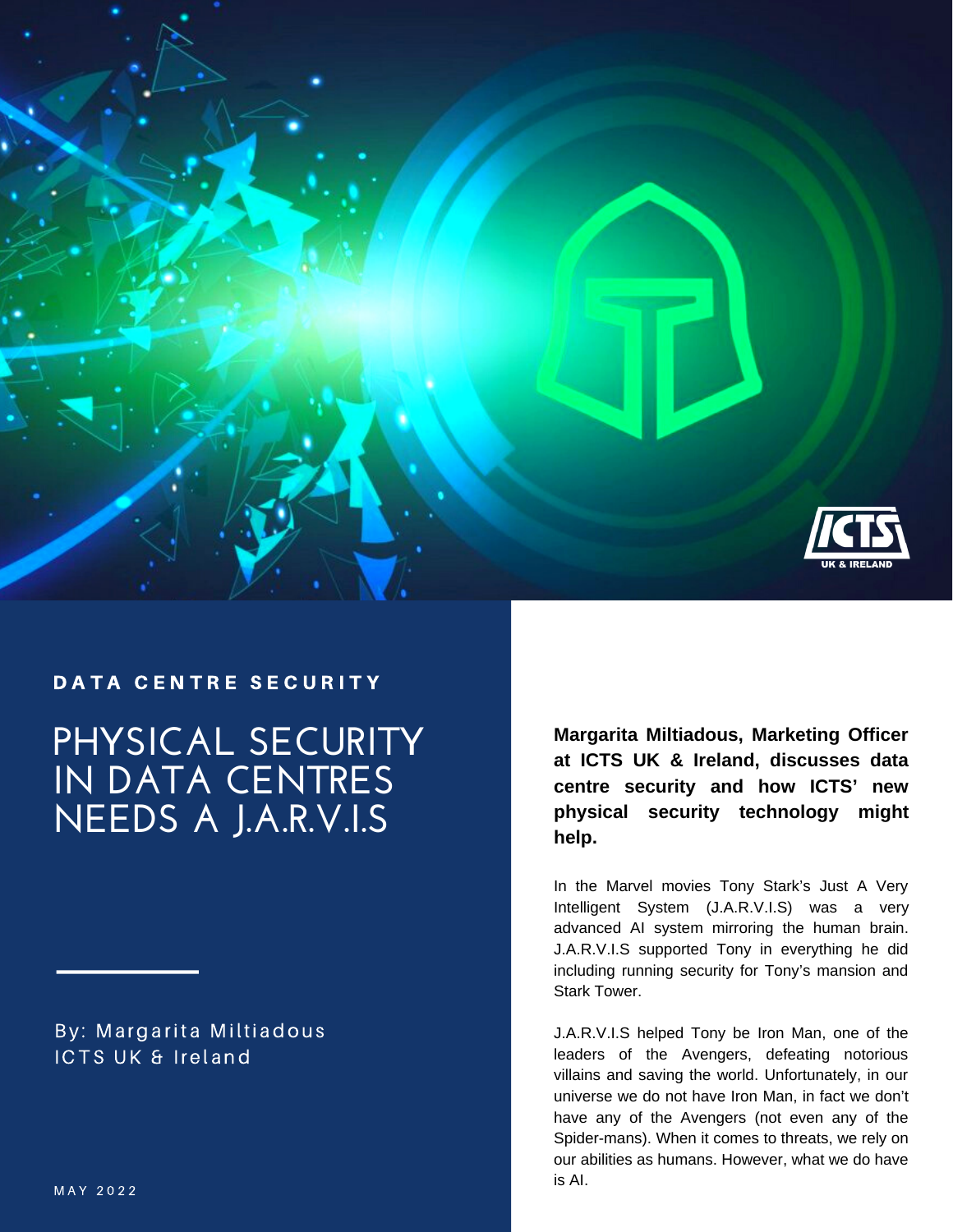## **PHYSICAL SECURITY, AI & DATA CENTRES**

#### **The problem**

Historically physical security systems have been largely short-sighted and reactive. Security data is collected reactively, after an event has occurred through CCTV footage, long and complicated patrol or incident forms, or backward-looking performance monitoring. Even more comprehensive security management systems have been unable to analyse or distinguish security tasks based on importance or provide real-time information on performance or security needs.

Data centres are rapidly evolving into smarter more sustainable operations that rely on various solutions that incorporate AI. However, what is still lacking is a single security management system, incorporating AI, that is autonomous but also able to communicate with all other systems, like J.A.R.V.I.S. The focus suddenly shifts from reactive management to a proactive/predictive security management. Security reporting and monitoring needs to provide real-time data.

#### **The human factor**

Much like J.A.R.V.I.S could not substitute Tony; any AI physical security management system will not eradicate the need for security officers. As data centres become darker and emptier the need for a comprehensive yet autonomous system that supports security officers in all their activities, becomes more critical. Existing systems, however advanced, still appear to fall short. In fact, we conducted a benchmarking exercise in a total of 20 data centre operations over a period of 7 months. We observed that:

- A typical data centre has over 112 instances of security related human errors. Most errors were a result of a 1. failure to understand and follow correct procedure.
- A typical data centre has over 300 instances of errors in all security related reporting to the client. Most of these 2. errors were a result of different reporting methods and standards and differences in interpretation by personnel.
- Security personnel spend over 70 hours a month on reporting. Once again this was largely the result of multiple 3. reporting methods and long complex forms.

#### **ICTS' solution**

At ICTS we have closely examined security practises and developed our own solution, Viridian. Viridian brings everything you need for your physical security operations together in one single, customisable platform. AI & ML analyse and contextualise data streams to dynamically assess risk and calculate optimal service delivery paths based on live-threat data and operational activities. We incorporate into Viridian all site-specific security procedures, KPIs, and the SLA.

Viridian incorporates monitors and prioritises all security activities in real-time. It also monitors and shows real-time performance, compliance, and resilience data. The question of "how secure is your site" is no longer answered on the basis of guesswork. You can view this at any point in time on your desktop or mobile dashboard.



**2**

**MAY 2022**